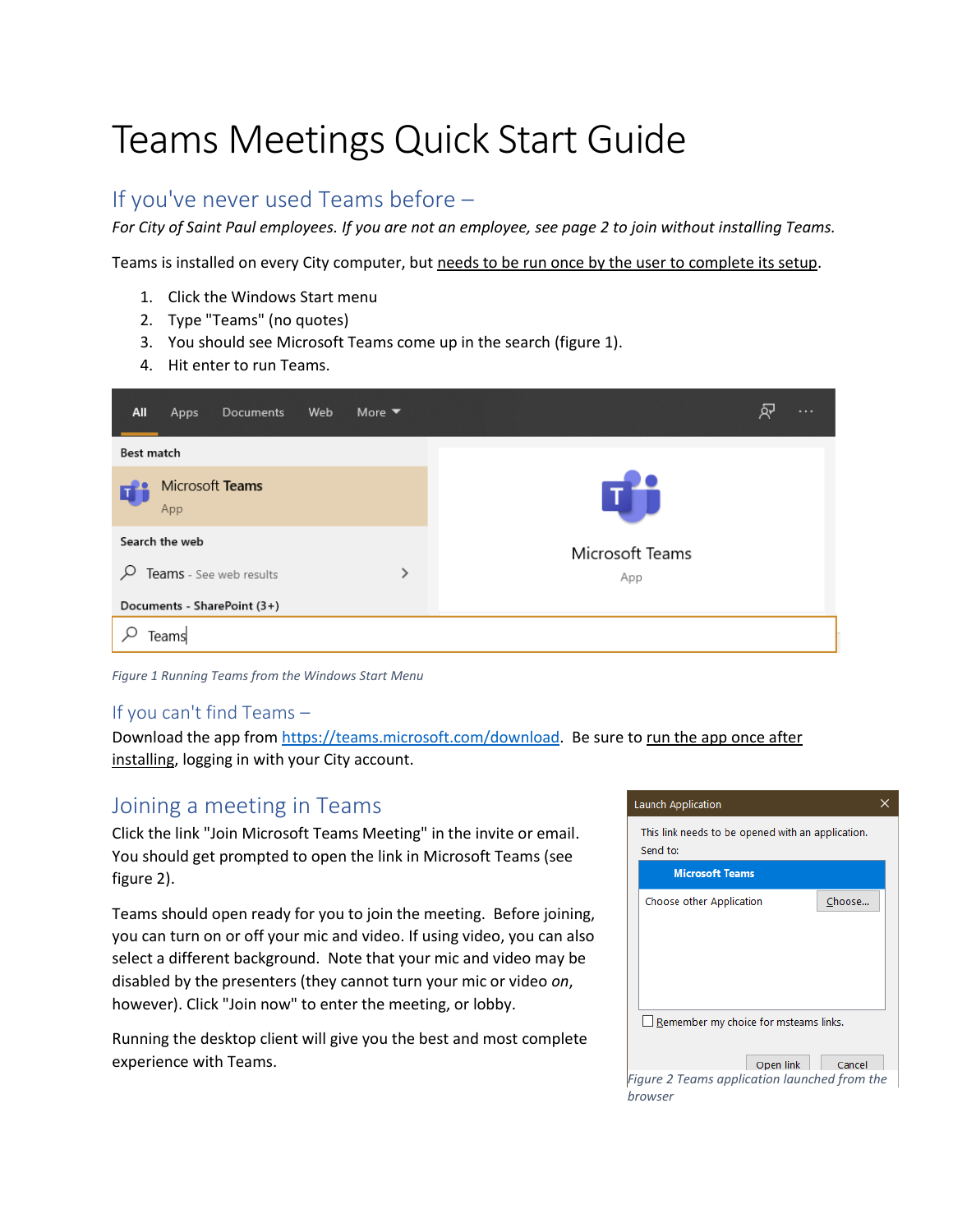## Joining from the web (alternative to Teams client) –

If for any reason you cannot use the Teams client, you can also join from the web using either Chrome or Edge web browsers.

If using Chrome or Edge, simply follow the link in the invite or email. You will be directed toward downloading and installing the app, but you can click "Join on the web instead".



Note: older browsers, including Internet Explorer and Firefox, will only present the option to Download the Windows app, or Join in Microsoft Edge.

You will be asked to allow the browser access to your camera and microphone. You will need to allow access if you wish to participate by sharing video or audio.

If you were invited using a Microsoft account through work or school, it is preferred that you log in with that account. Otherwise, you can enter your name, and join as a guest.

Before joining, you can turn on or off your mic and video. If using video, you can also select a different background. Note that your mic and video may be disabled by the presenters (they cannot turn your mic or video *on*, however). Click "Join now" to enter the meeting, or lobby.